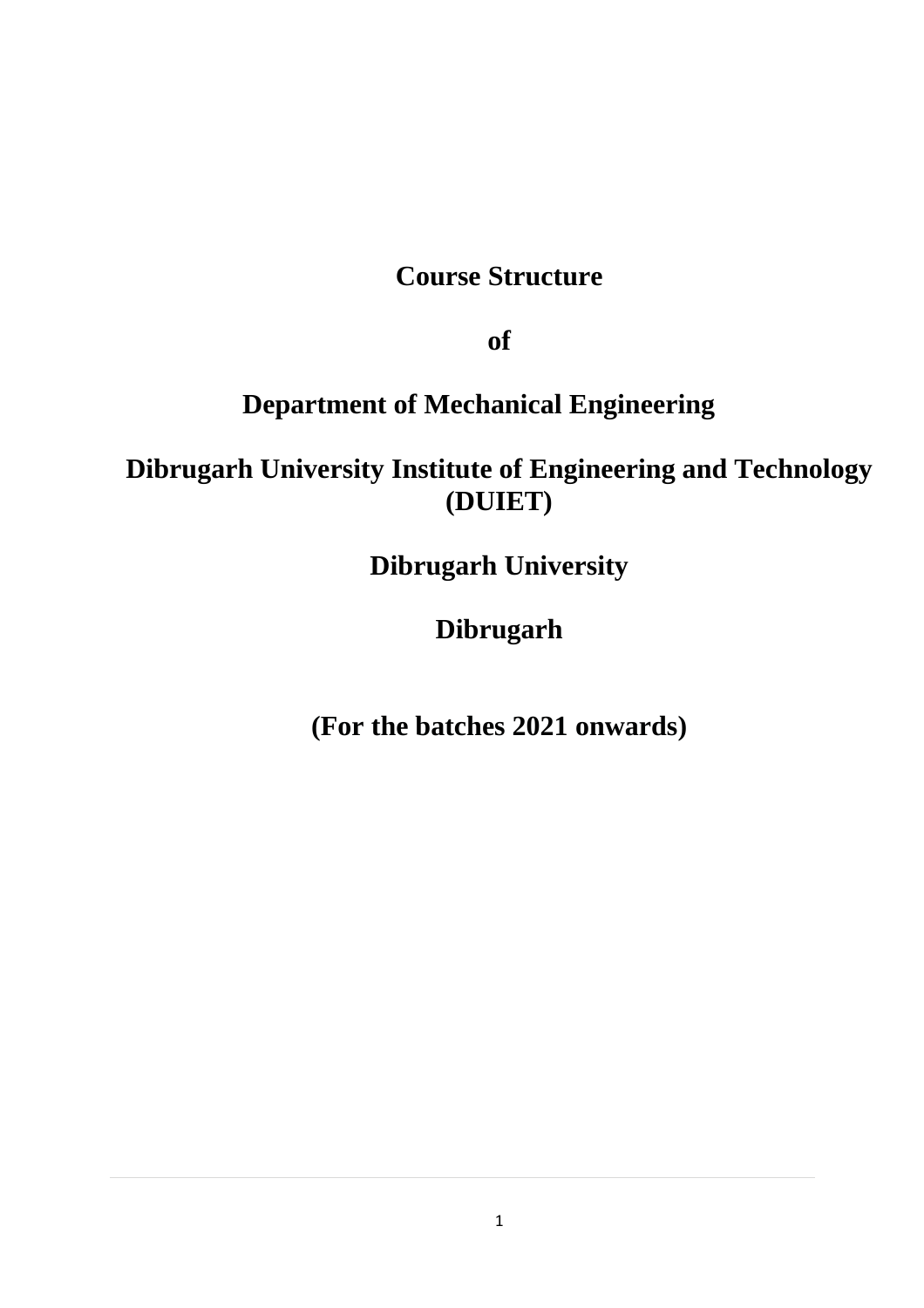| Sl.<br>No.     | Category                                | Code                      | Course Title                                          | Hours per week   |                  |                | Total<br>contact<br>hours | Credits        |
|----------------|-----------------------------------------|---------------------------|-------------------------------------------------------|------------------|------------------|----------------|---------------------------|----------------|
|                |                                         |                           |                                                       | Lecture          | Tutorial         | Practical      |                           |                |
| $\mathbf{1}$   | <b>Basic</b><br>Science<br>Courses      | <b>BSC-201</b>            | Physics II<br>(Optics & Waves)                        | 3                | $\theta$         | $\Omega$       | $\overline{3}$            | $\overline{3}$ |
| $\overline{2}$ | <b>Basic</b><br>Science<br>Courses      | <b>BSC-202</b>            | Mathematics III<br>(PDE, Probability<br>& Statistics) | $\overline{3}$   | $\overline{0}$   | $\overline{0}$ | $\overline{3}$            | $\overline{3}$ |
| 3              | Professional<br>Core<br>courses         | PCC-<br><b>ME 201</b>     | Materials<br>Engineering                              | $\overline{3}$   | $\overline{0}$   | $\overline{0}$ | 3                         | $\overline{3}$ |
| $\overline{4}$ | Engineering<br>Science<br>courses       | <b>ESC-201</b>            | <b>Basic Electronics</b><br>Engineering               | $\overline{3}$   | $\overline{0}$   | $\overline{0}$ | $\overline{3}$            | $\overline{3}$ |
| 5              | Engineering<br>Science<br>courses       | <b>ESC-202</b>            | Engineering<br>Mechanics                              | 3                | $\overline{0}$   | $\overline{0}$ | $\overline{3}$            | 3              |
| 6              | Professional<br>Core<br>courses         | PCC-ME<br>202             | Thermodynamics                                        | $\overline{3}$   | $\mathbf{1}$     | $\overline{0}$ | $\overline{4}$            | $\overline{4}$ |
| 7              | <b>Basic</b><br>Science<br>Courses      | <b>BSC-211</b>            | Physics-II<br>Laboratory                              | $\overline{0}$   | $\overline{0}$   | $\mathbf{1}$   | $\overline{2}$            | 1              |
| 8              | Engineering<br>Science<br>courses       | <b>ESC-212</b>            | Engineering<br>Mechanics<br>Laboratory                | $\boldsymbol{0}$ | $\overline{0}$   | $\mathbf{1}$   | $\overline{2}$            | $\mathbf{1}$   |
| 9              | Project/Semi<br>nar/Internshi<br>p etc. | PROJECT-<br><b>ME 213</b> | Internship-I                                          | $\overline{0}$   | $\overline{0}$   | 3              | 6                         | $\overline{3}$ |
| 10             | Mandatory<br>Course                     | MC-201                    | Indian knowledge<br>system                            | $\boldsymbol{0}$ | $\boldsymbol{0}$ | $\overline{0}$ | $\boldsymbol{0}$          | $\overline{0}$ |
|                | <b>Total credits</b>                    |                           |                                                       |                  |                  | 24             |                           |                |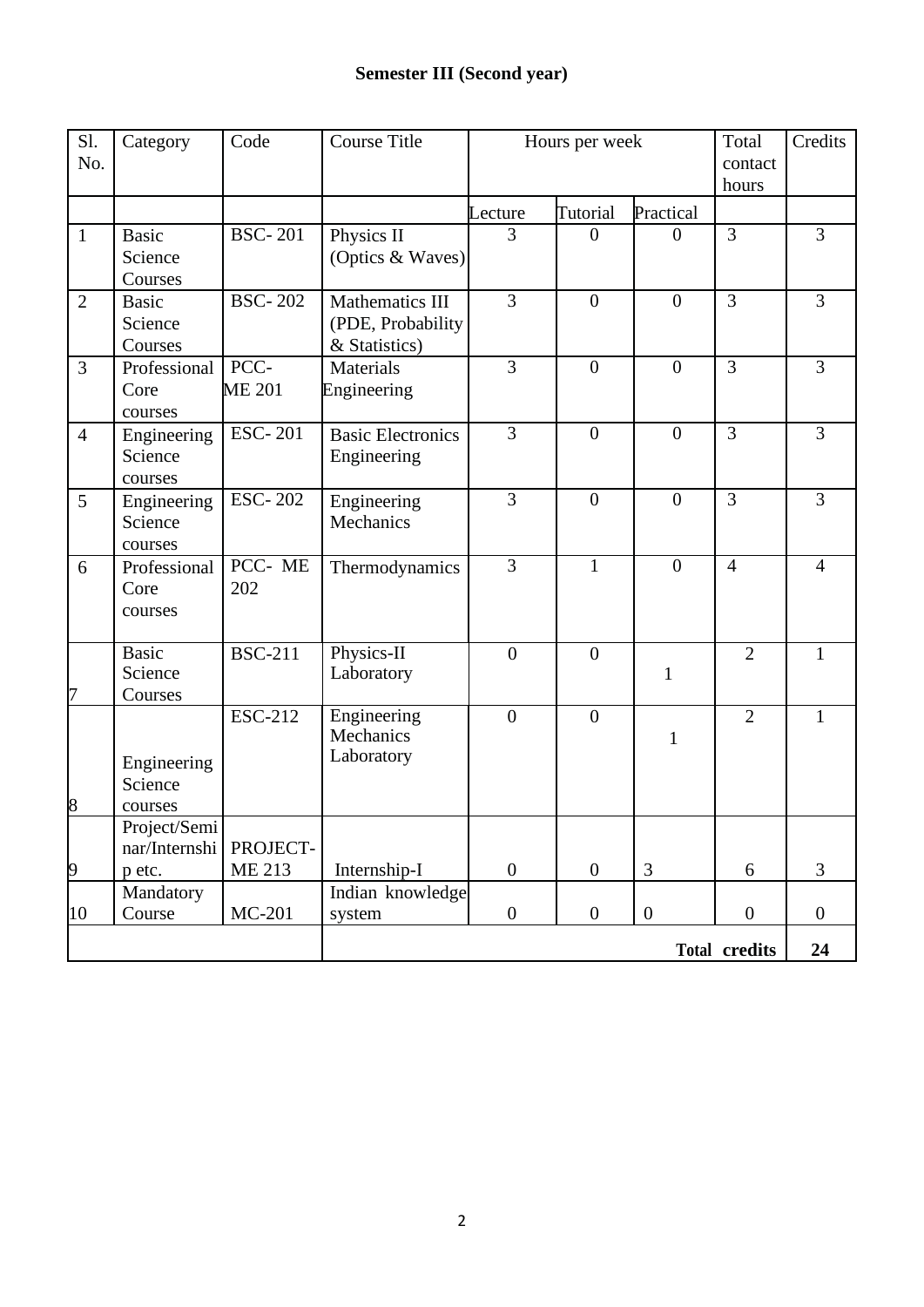## **Semester IV (Second year)**

| Sl.<br>No.     | Category                                                        | Code                  | <b>Course Title</b>                             | Credit structure |                  |                | Total<br>contact<br>hours | Total<br>Credits |
|----------------|-----------------------------------------------------------------|-----------------------|-------------------------------------------------|------------------|------------------|----------------|---------------------------|------------------|
|                |                                                                 |                       |                                                 |                  | Lecture Tutorial | Practical      |                           |                  |
| $\mathbf{1}$   | Professional<br>Core<br>courses                                 | PCC-<br><b>ME 203</b> | Applied<br>Thermodynamics                       | $\overline{3}$   | $\mathbf{1}$     | $\overline{0}$ | $\overline{4}$            | $\overline{4}$   |
| $\overline{2}$ | Professional<br>Core<br>courses                                 | PCC-<br><b>ME 204</b> | <b>Fluid Mechanics</b><br>and Fluid<br>Machines | 4                | $\mathbf{1}$     | $\overline{0}$ | 5                         | 5                |
| $\overline{3}$ | Professional<br>Core<br>courses                                 | PCC-<br><b>ME 205</b> | Strength of<br>Materials                        | $\overline{3}$   | $\mathbf{1}$     | $\overline{0}$ | $\overline{4}$            | $\overline{4}$   |
| $\overline{4}$ | Engineering<br>Science<br>courses                               | PCC-ME<br>206         | Kinematics $\&$<br>Theory of<br><b>Machines</b> | $\overline{3}$   | $\mathbf{1}$     | $\overline{0}$ | $\overline{4}$            | $\overline{4}$   |
| 5              | Humanities<br>and Social<br>Sciences<br>including<br>Management |                       | HSMC-222 Technical English                      | $\overline{0}$   | $\boldsymbol{0}$ | $\overline{2}$ | $\overline{4}$            | $\overline{2}$   |
| 6              | Professional<br>Core courses                                    | PCC-ME-<br>211        | Strength of<br>materials<br>Laboratory          | $\overline{0}$   | $\boldsymbol{0}$ | $\mathbf{1}$   | $\overline{2}$            | $\mathbf{1}$     |
| $\overline{7}$ | Professional<br>core Courses                                    | PCC-ME-<br>212        | <b>Applied Thermo</b><br>Laboratory             | $\overline{0}$   | $\overline{0}$   | $\mathbf{1}$   | $\overline{2}$            | $\mathbf{1}$     |
| 8              | Professional<br>core Courses                                    | PCC-ME-<br>213        | Fluid Mechanics &<br>Hydraulics<br>Laboratory   | $\overline{0}$   | $\overline{0}$   | $\mathbf{1}$   | $\overline{2}$            | $\mathbf{1}$     |
|                |                                                                 |                       |                                                 |                  |                  | <b>Total</b>   | credits                   | 22               |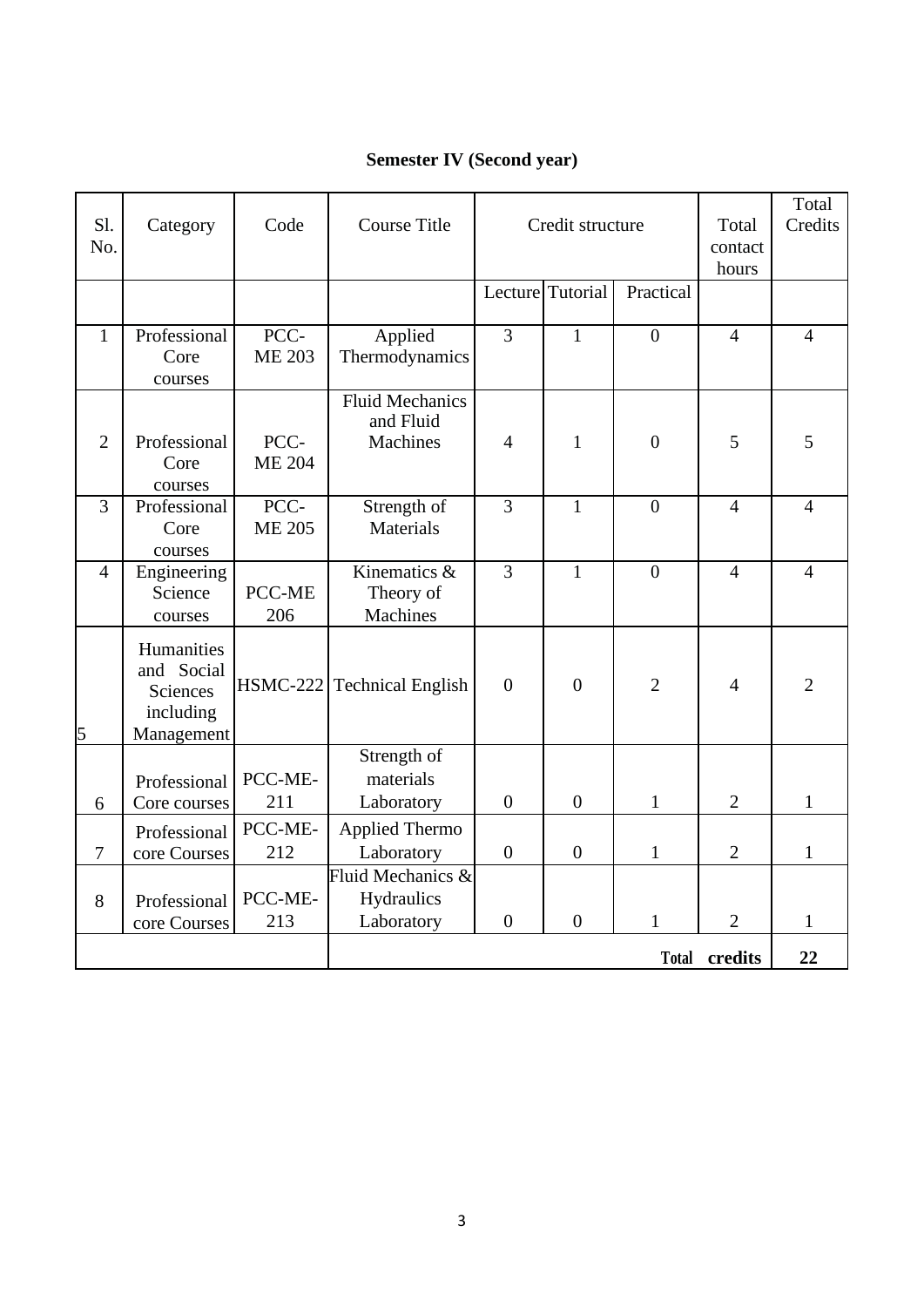### **Semester V (Third year)**

| Sl.<br>No.     | Category                                                                          | Code                                | <b>Course Title</b>                       | <b>Credit Structure</b> |                  |                            | Total<br>contact<br>hours | Total<br>Credits |
|----------------|-----------------------------------------------------------------------------------|-------------------------------------|-------------------------------------------|-------------------------|------------------|----------------------------|---------------------------|------------------|
|                |                                                                                   |                                     |                                           |                         |                  | Lecture Tutorial Practical |                           |                  |
| $\mathbf{1}$   | Professional<br>Core courses                                                      | PCC-<br><b>ME</b><br>301            | <b>Heat Transfer</b>                      | 3                       | 1                | $\Omega$                   | $\overline{4}$            | $\overline{4}$   |
| $\overline{2}$ | Professional<br>Core courses                                                      | PCC-<br><b>ME</b><br>303            | Manufacturing<br>Processes                | $\overline{3}$          | $\overline{0}$   | $\overline{0}$             | $\overline{3}$            | $\overline{3}$   |
| 3              | Professional<br>Core courses                                                      | PCC-<br><b>ME</b><br>304            | Instrumentation<br>& Control              | 3                       | $\mathbf{0}$     | $\mathbf{0}$               | 3                         | 3                |
| 4              | Open<br>Elective<br>courses                                                       | PEC-<br>MEL-<br>321/322             | Elective-I                                | 3                       | $\boldsymbol{0}$ | $\overline{0}$             | $\overline{3}$            | 3                |
| 5              | Humanities<br>and Social<br><b>Sciences</b><br>including<br>Management<br>courses | <b>HSMC-301</b>                     | Managerial<br>Economics                   | 3                       | $\overline{0}$   | $\overline{0}$             | 3                         | 3                |
| 6              | Professional<br>Core courses                                                      | PCC-<br><b>ME</b><br>311            | Heat<br>transfer<br>Laboratory            | $\overline{0}$          | $\boldsymbol{0}$ | $\mathbf{1}$               | $\overline{2}$            | $\mathbf{1}$     |
| $\overline{7}$ | Professional<br>core courses                                                      | PCC-<br>ME-312                      | Dynamics<br>ΟĪ<br>Machinery<br>Laboratory | $\boldsymbol{0}$        | $\boldsymbol{0}$ | $\mathbf{1}$               | $\overline{2}$            | $\mathbf{1}$     |
| 8              | Mandatory<br>course                                                               | MC-301                              | Constitution<br>Of India                  | $\overline{0}$          | $\overline{0}$   | $\overline{0}$             | $\overline{0}$            | $\overline{0}$   |
| 9              | Professional<br>Core courses                                                      | PCC-<br><b>ME</b><br>314            | Workshop<br>(Design)                      | $\boldsymbol{0}$        | $\boldsymbol{0}$ | $\mathbf{1}$               | $\overline{2}$            | $\mathbf{1}$     |
| 10             | Project/Semin<br>ar/Internship<br>etc.                                            | <b>PROJE</b><br>CT-<br>$ME-$<br>315 | Internship-II                             | $\boldsymbol{0}$        | $\boldsymbol{0}$ | $\overline{4}$             | 8                         | $\overline{4}$   |
|                |                                                                                   |                                     |                                           |                         |                  | <b>Total Credits</b>       |                           | 23               |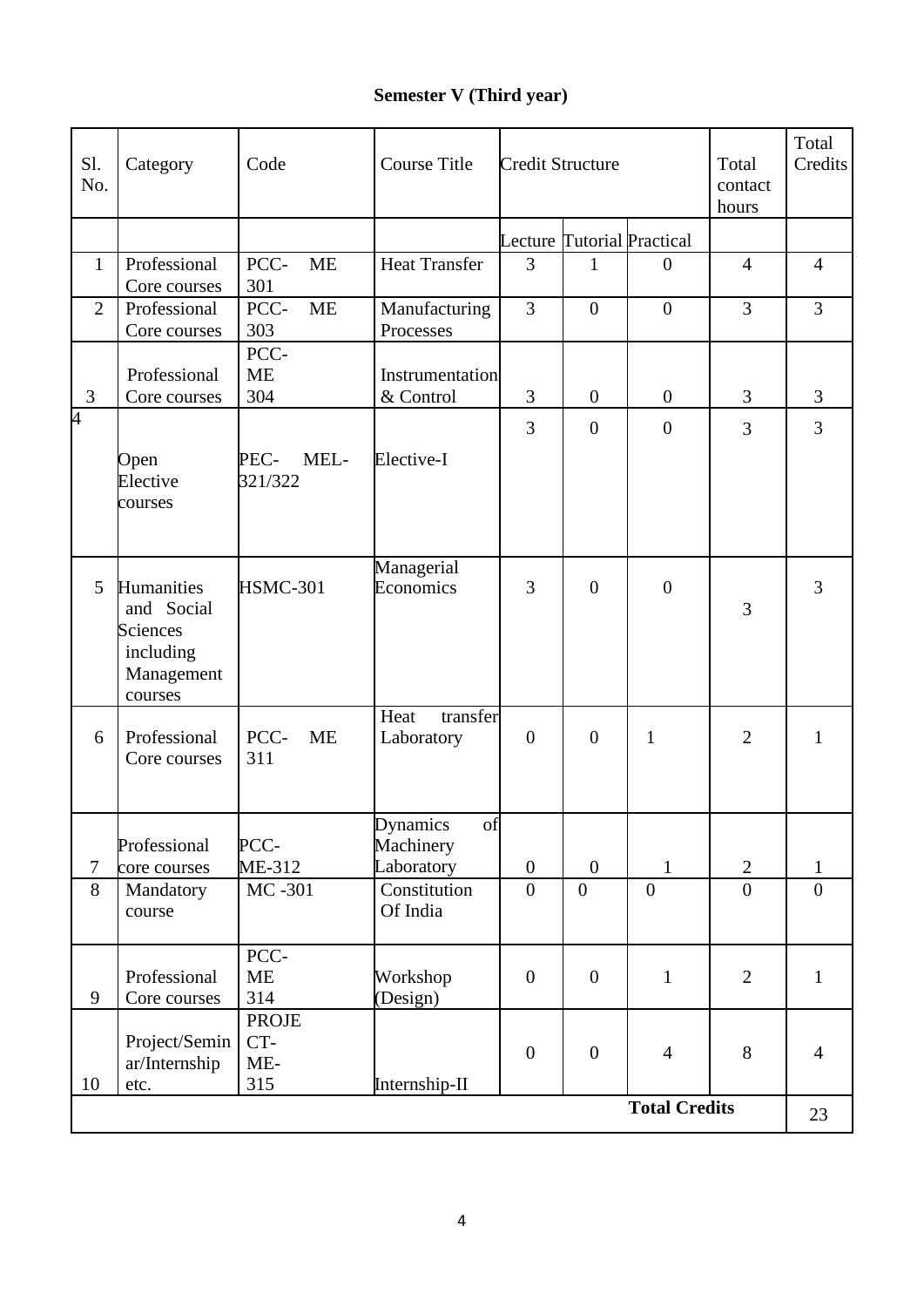## **Semester VI (Third year)**

| N<br>$\Omega$ .                              |                       |                             |                |                |                |                |                |
|----------------------------------------------|-----------------------|-----------------------------|----------------|----------------|----------------|----------------|----------------|
|                                              |                       |                             |                |                |                | contact        |                |
|                                              |                       |                             |                |                |                | hours          |                |
|                                              |                       |                             | Lecture        | Tutorial       | Practical      |                |                |
| Professional<br>$\mathbf{1}$<br>Core courses | PCC-<br><b>ME 305</b> | Manufacturing<br>Technology | 3              | $\overline{0}$ | $\Omega$       | 3              | $\overline{3}$ |
| Professional<br>$\overline{2}$               | PCC-                  |                             | 3              | 1              | $\overline{0}$ | $\overline{4}$ | $\overline{4}$ |
| Core courses                                 | <b>ME 306</b>         | Design of<br>Machine        |                |                |                |                |                |
|                                              |                       | Elements                    |                |                |                |                |                |
|                                              |                       | Open                        |                |                |                |                |                |
| Professional<br>3                            | <b>OEC-301</b>        | Elective-I                  | 3              | $\overline{0}$ | $\overline{0}$ | 3              | 3              |
| Elective courses                             |                       |                             |                |                |                |                |                |
|                                              |                       |                             |                |                |                |                |                |
| Professional<br>$\overline{4}$               | PEC-                  | Elective-II                 | 3              | $\overline{0}$ | $\theta$       | 3              | 3              |
|                                              | MEL-                  |                             |                |                |                |                |                |
| <b>Elective courses</b>                      | 323/324               |                             |                |                |                |                |                |
| 5<br>Humanities<br>and                       |                       | HSMC-303Management          | 3              | $\theta$       | $\theta$       | 3              | 3              |
|                                              |                       | $\&$                        |                |                |                |                |                |
| Social Sciences                              |                       | Accountancy                 |                |                |                |                |                |
| including                                    |                       |                             |                |                |                |                |                |
| Management                                   |                       |                             |                |                |                |                |                |
| 6<br>Mini project                            | PCC-                  | Project-I                   | $\overline{0}$ | $\theta$       | $\mathbf{1}$   | $\overline{2}$ |                |
|                                              | <b>ME 315</b>         |                             |                |                |                |                |                |
|                                              |                       |                             |                |                |                |                |                |
|                                              |                       |                             |                |                | <b>Total</b>   | credits        | 17             |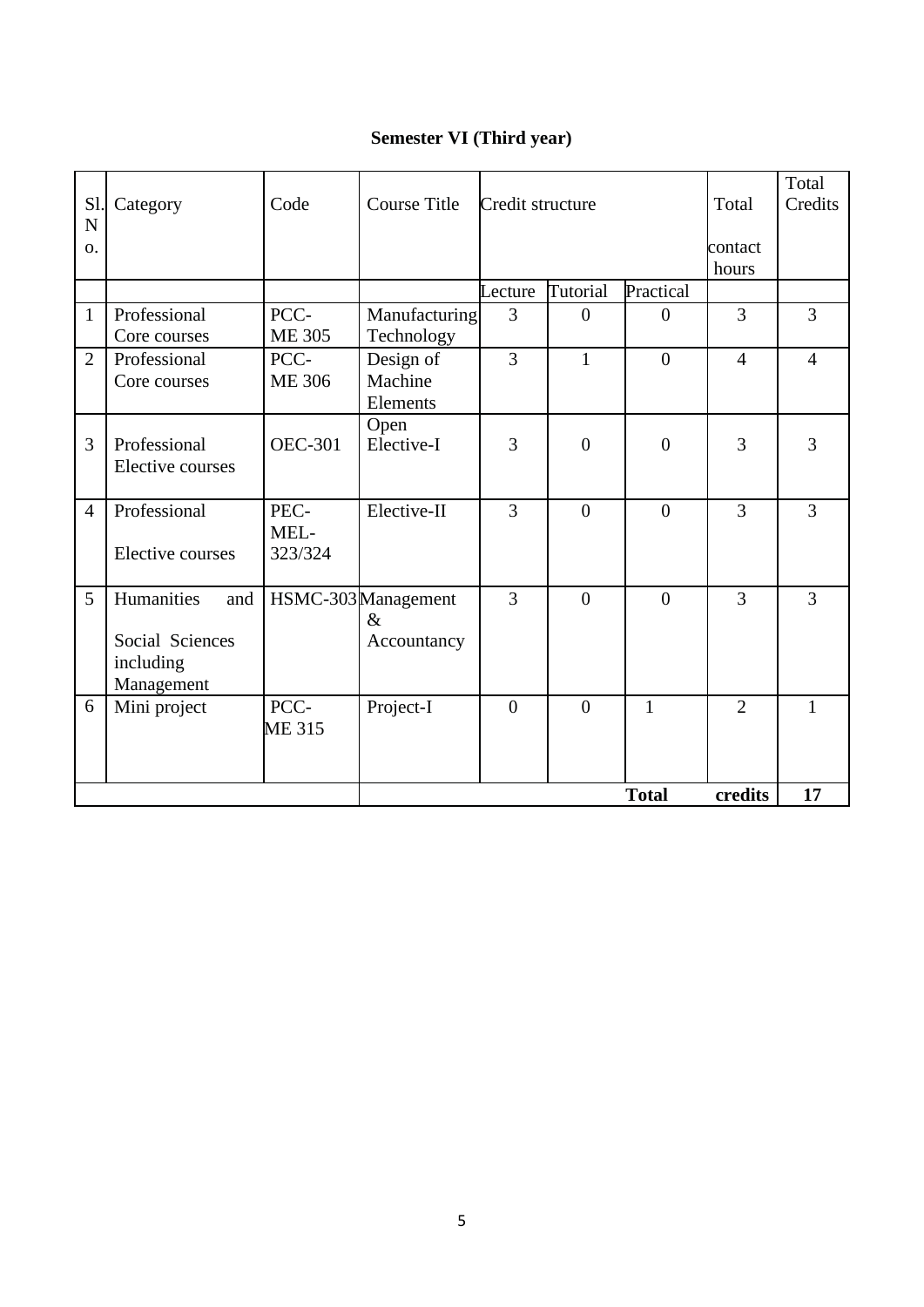### **Semester VII (Fourth year)**

| Sl.<br>N <sub>o</sub><br>$\bullet$ | Category      | Code            | <b>Course Title</b> | Credit<br>Structure |                  | Total<br>contact<br>hours | Total<br>Credit<br>S |                |
|------------------------------------|---------------|-----------------|---------------------|---------------------|------------------|---------------------------|----------------------|----------------|
|                                    |               |                 |                     | Lecture             |                  | <b>Tutorial Practical</b> |                      |                |
| $\mathbf{1}$                       |               |                 | Open                | 3                   | $\Omega$         | $\Omega$                  | $\overline{3}$       | $\overline{3}$ |
|                                    | Open          |                 |                     |                     |                  |                           |                      |                |
|                                    | Elective      |                 |                     |                     |                  |                           |                      |                |
|                                    | courses       | <b>OEC-401</b>  | Elective-II         |                     |                  |                           |                      |                |
| $\overline{2}$                     | Professional  | PEC-            | Elective-III        | 3                   | $\boldsymbol{0}$ | $\boldsymbol{0}$          | $\overline{3}$       | 3              |
|                                    | Elective      | MEL-<br>421/422 |                     |                     |                  |                           |                      |                |
|                                    | courses       |                 |                     |                     |                  |                           |                      |                |
| $\overline{3}$                     | Professional  | PEC-MEL-        | Elective-IV         | $\overline{3}$      | $\boldsymbol{0}$ | $\mathbf{0}$              | $\overline{3}$       | $\overline{3}$ |
|                                    | Elective      | 423/424         |                     |                     |                  |                           |                      |                |
|                                    | courses       |                 |                     |                     |                  |                           |                      |                |
|                                    |               |                 |                     |                     |                  |                           |                      |                |
|                                    |               |                 |                     |                     |                  |                           |                      |                |
| $\overline{4}$                     | Open          | <b>OEC-402</b>  | Open                | 3                   | $\overline{0}$   | $\overline{0}$            | $\overline{3}$       | 3              |
|                                    | Elective      |                 | Elective-III        |                     |                  |                           |                      |                |
|                                    | courses       |                 |                     |                     |                  |                           |                      |                |
|                                    | Project/Semi  |                 |                     |                     |                  |                           |                      |                |
|                                    | nar/Internshi | PROJ-ME         |                     |                     |                  |                           |                      |                |
| 5                                  | p etc.        | 411             | Internship-III      | $\boldsymbol{0}$    | $\overline{0}$   | $\overline{4}$            | 8                    | $\overline{4}$ |
|                                    |               | PROJ-ME         |                     | $\boldsymbol{0}$    | $\overline{0}$   | $\overline{4}$            | 8                    | $\overline{4}$ |
| 6                                  | Project       | 412             | Project-III         |                     |                  |                           |                      |                |
|                                    |               |                 |                     |                     |                  | <b>Total</b>              | credits              | 20             |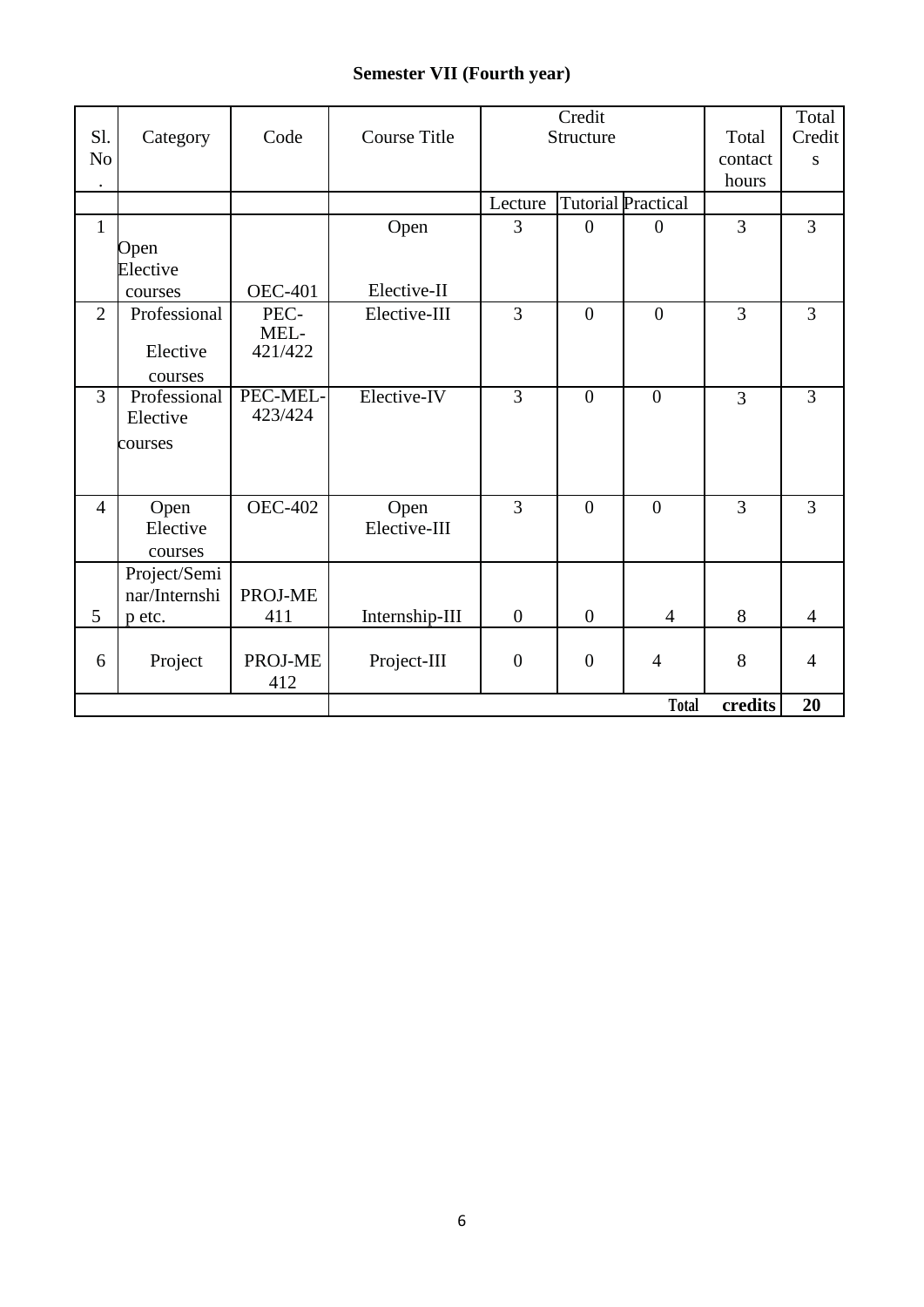### **Semester VIII (Fourth year)**

| Sl.<br>N <sub>0</sub> | Category                            | Code                        | <b>Course Title</b>    | <b>Credit Structure</b> |                | Total<br>contact<br>hours | Total<br>Credits |                |
|-----------------------|-------------------------------------|-----------------------------|------------------------|-------------------------|----------------|---------------------------|------------------|----------------|
|                       |                                     |                             |                        | Lecture                 | Tutorial       | Practical                 |                  |                |
| $\mathbf{1}$          | Professional<br>Elective<br>Courses | PEC-<br>MEL-<br>425/426/427 | Elective V             | 3                       | $\overline{0}$ | $\overline{0}$            | 3                | $\overline{3}$ |
| $\overline{2}$        | Professional<br>Elective<br>Courses | PEC-<br>MEL-<br>428/429     | <b>Elective VI</b>     | $\overline{3}$          | $\overline{0}$ | $\overline{0}$            | 3                | 3              |
| 3                     | Open<br>Elective<br>courses         | <b>OEC-403</b>              | Open<br>Elective-IV    | $\overline{3}$          | $\overline{0}$ | $\overline{0}$            | 3                | 3              |
| $\overline{4}$        | Open<br>Elective<br>courses         | <b>OEC-404</b>              | Open<br>Elective-V     | $\overline{3}$          | $\overline{0}$ | $\overline{0}$            | 3                | 3              |
| $5\overline{)}$       | Project                             | PROJ-ME<br>413              | Project-IV             | $\overline{0}$          | $\overline{0}$ | 4                         | 8                | $\overline{4}$ |
| 6                     |                                     | ME-414                      | Composite viva<br>voce | $\boldsymbol{0}$        | $\theta$       | $\overline{0}$            | $\theta$         | $\overline{2}$ |
| <b>Total</b>          |                                     |                             |                        |                         |                | credits                   | 18               |                |

**TOTAL CREDITS – 162**

(including 38 for  $1<sup>st</sup>$  year)